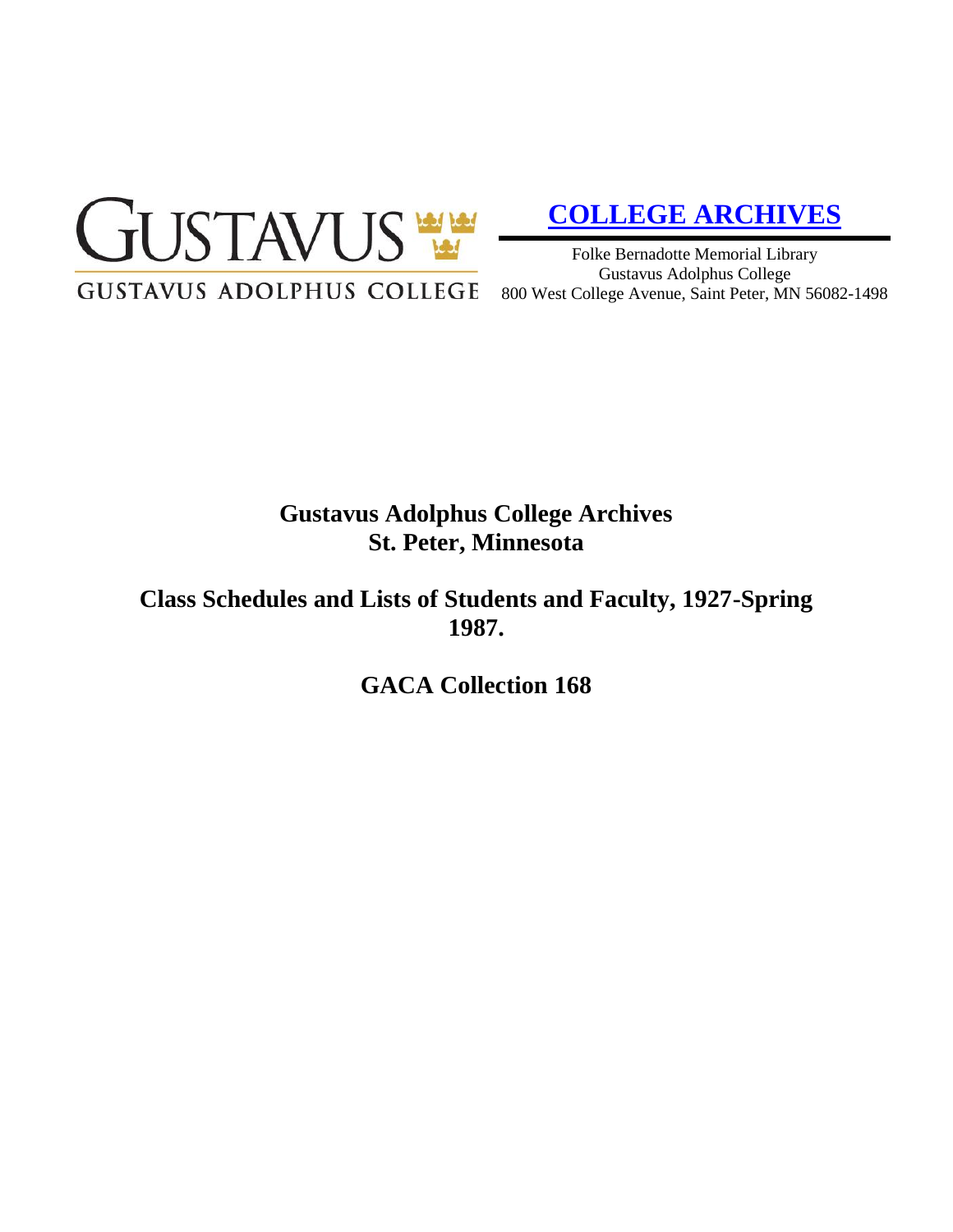#### **Class Schedules and Lists of Students and Faculty, 1927-Spring 1987. GACA Collection 168. 1 Records Center Carton, 1 Hollinger box, and 1 oversize Hollinger box.**

### **ABSTRACT:**

The Class Schedules and Lists of Students and Faculty collection consists of semester course planning materials from the 1920s through spring 1987. There are some substantial gaps between the 1920s and early 1960s and minor gaps in the mid 1970s and 1980s. Packets from the 1960s contain a rich variety of information listing students by major and hometowns, scholarship recipients, faculty members, foreign students, and a list of student religious affiliations. Materials from the late 1960s through the 1980s primarily consist of course schedules.

# **RESTRICTIONS:**

There are no restrictions on use of this collection for research purposes. The researcher assumes full responsibility for observing all copyright, property, and libel laws as they apply.

Researchers must use collection in accordance with the policies of the College Archives, the Folke Bernadotte Memorial Library, and Gustavus Adolphus College.

# **COLLECTION CITATION:**

Class Schedules and Lists of Students and Faculty, 1927-Spring 1987. GACA Collection 168. Gustavus Adolphus College Archives, St. Peter, Minnesota.

## **PROCESSED BY:**

Jeff A. Jenson processed this collection and developed the finding aid during November 2009.

### **SUBJECT HEADINGS:**

Gustavus Adolphus College--Faculty. Gustavus Adolphus College--Students. Curriculum planning--Minnesota--St. Peter--Gustavus Adolphus College. Course schedules.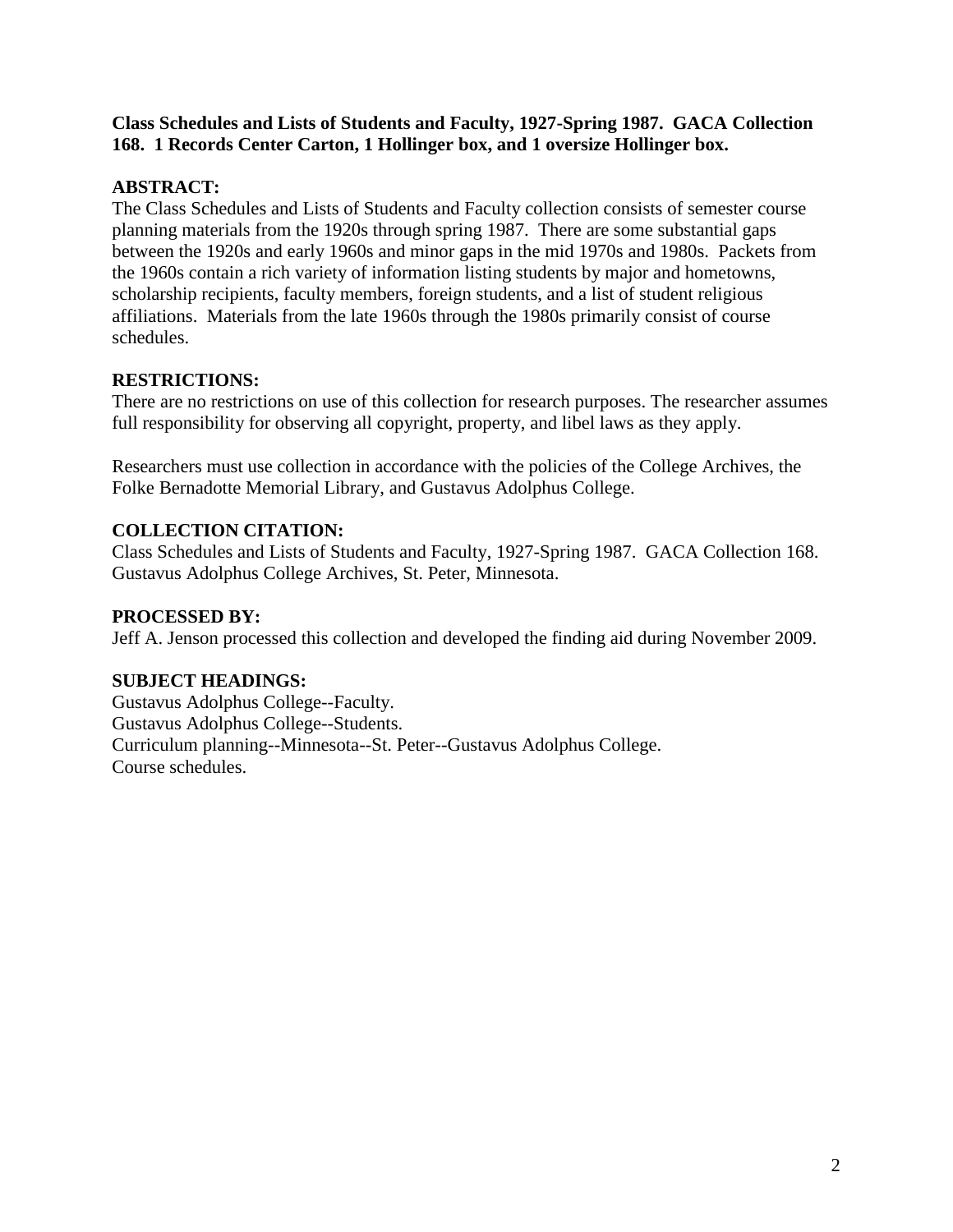| <b>GACA Collection 168</b>                                           | <b>Box</b>     | <b>Folder</b>  |
|----------------------------------------------------------------------|----------------|----------------|
| 1927-28, Second Semester (Schedule of Recitations)                   | 1              | 1              |
| 1948-49, Fall and Spring Semesters                                   | 1              | $\overline{2}$ |
| 1947-48, Fall and Spring Semesters                                   | $\mathbf{1}$   | 3              |
| 1950-51, Fall Semester (Includes a List of Faculty Committees and    | $\mathbf{1}$   | $\overline{4}$ |
| Officers)                                                            |                |                |
| 1956-57, Fall Semester                                               | $\mathbf{1}$   | 5              |
| 1957-58, Fall and Spring Semesters                                   | $\mathbf{1}$   | 6              |
| 1959, August and November, Departments of Philosophy and             | $\mathbf{1}$   | $\overline{7}$ |
| Economics and Business Administration                                |                |                |
| 1960-61, Fall and Spring Semesters (Includes Room Schedules, Lists   | $\mathbf{1}$   | 8              |
| of Students, and Scholarship Winners)                                |                |                |
| 1960-61, Fall and Spring Semesters (Includes Lists of Students by    | $\mathbf{1}$   | 9              |
| Major)                                                               |                |                |
| 1961-62, Fall and Spring Semesters (Includes Lists of Students by    | $\mathbf{1}$   | 10             |
| Major)                                                               |                |                |
| 1962-63, Fall and Spring Semesters (Includes Lists of Students)      | $\mathbf{1}$   | 11             |
| 1963-64, Fall and Spring Semesters (Includes Student and Faculty     | $\mathbf{1}$   | 12             |
| Lists)                                                               |                |                |
| 1964-65, Fall and Spring Semesters (Includes Student and Faculty     | $\mathbf{1}$   | 13             |
| Lists)                                                               |                |                |
| 1965-66, Fall and Spring Semesters (Includes Student and Faculty     | $\mathbf{1}$   | 14             |
| Lists)                                                               |                |                |
| 1966-67, Fall, Winter, and Spring Semesters                          | $\mathbf{1}$   | 15             |
| 1967-68, Fall, Winter, and Spring Semesters (Includes Student Lists) | $\mathbf{1}$   | 16             |
| 1968-69, Fall, Winter, and Spring Semesters (Includes Miscellaneous  | $\mathbf{1}$   | 17             |
| Papers)                                                              |                |                |
| 1969-70, Fall, J-Term, and Spring Semesters                          | $\mathbf{1}$   | 18             |
| 1970-71, Fall and Spring Semesters                                   | 1              | 19             |
| 1971-72, Fall and Spring Semesters                                   | $\mathbf{1}$   | 20             |
| 1972-73, Fall and Spring Semesters                                   | $\mathbf{1}$   | 21             |
| 1973-74, Fall and Spring Semesters                                   | $\mathbf{1}$   | 22             |
| 1978, Spring Semester                                                | 1              | 23             |
| 1978, Fall Semester                                                  |                | 24             |
| 1980, Spring Semester                                                | 1              | 25             |
| 1980, Fall Semester                                                  | $\mathbf{1}$   | 26             |
| 1981, J-Term                                                         | 1              | 27             |
| 1981, Spring Semester                                                | $\mathbf{1}$   | 28             |
| 1981, Fall Semester                                                  | $\mathbf{1}$   | 29             |
| 1982, J-Term                                                         | $\overline{2}$ | $\mathbf{1}$   |
| 1982, Spring Semester                                                | $\overline{2}$ | $\overline{2}$ |
| 1982, Fall Semester                                                  | $\overline{2}$ | $\overline{3}$ |
| 1983, J-Term                                                         | $\overline{2}$ | $\overline{4}$ |
| 1983, Spring Semester                                                | $\overline{2}$ | 5              |
| 1983, Fall Semester                                                  | $\overline{2}$ | 6              |